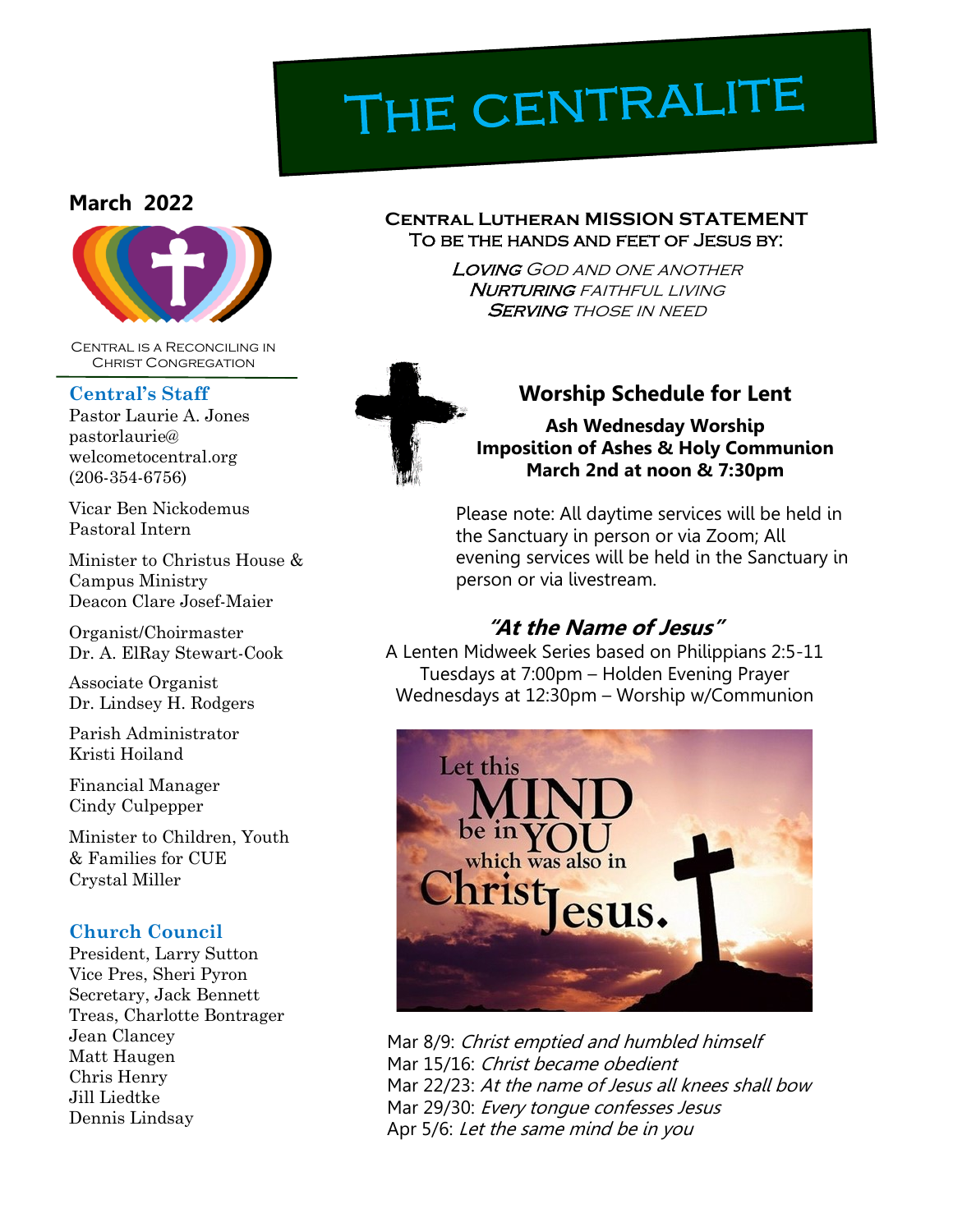## **FROM THE DESK OF PASTOR LAURIE**

#### Dear People of God,

On the pages that follow you can learn more about how we intend to mark the season of Lent with opportunities for worship, study and service. On the very next page Vicar Ben has outlined the theme for our Lenten series. But I'd like to take this opportunity to share with you some of the logistics moving forward during this time of cautious optimism as we anticipate moving from a global "pandemic" to an "endemic" and what I suspect will come to be defined as our "new normal."

First, it goes without saying this has been a challenging time for everyone, but also for us as a community of faith. As I write this epistle, we are anticipating the mask mandate in our state will end on March 19th. However, as people of faith, we would do well to remember the purpose of wearing masks in the first place. You'll recall we were told it was not merely to protect ourselves, but more importantly we were encouraged to wear masks as a way of protecting our neighbors, especially the most vulnerable among us. So I want to remind you that at the core of our faith is our Lord's mandate to love our neighbors as ourselves. You'll recall when Jesus was asked which commandment was the greatest of all he responded, "Love the Lord your God with all our heart, soul, and mind," but he quickly added, "and a second is like it: 'You shall love your neighbor as yourself.'"

Still I'm anticipating many of you will be wondering: Will we continue to mandate masks in worship at Central? And the short answer is: "no." Once the mandate is lifted statewide, masks will no longer be required. However, for a variety of reasons, I suspect many among us will remain uncomfortable being in close proximity with those without masks. We need to make sure we hold space for those for whom that is the case. On the other hand, I also know some of you have been waiting for the day masks are no longer required before returning to worship in person. Given the space and size of our sanctuary, I am confident it is large enough to safely accommodate both masked and unmasked worshipers. And so, as we live into this "new normal," I trust that those who wish to remain cautious and/or distanced can do so without fear of judgment. I also want to remind us, to look for social cues as to the comfort level of those around us and take that into consideration in all of our interactions.

Having said that, you've also heard me say how essential and necessary it is for us, as the body of Christ, to physically be together—in the flesh—insofar as it is safe for us to do so. I think we all know a "virtual" community can never replace the embodied, living, breathing community that gathers together to offer thanks and praise to God under one roof. However, I want to be perfectly clear that I am truly grateful for how we've been able to reach out and connect with one another through the means of technology. I also know that, for a variety of reasons, some of you will continue to participate in worship via the livestream and/or on Zoom. Regardless of when/how we worship, my deepest longing is that we all strive to love the Lord our God with all of our heart, soul, and mind, **and** our neighbors as ourselves. Finally, thanks for hanging in there during these most challenging times. We are indeed blessed... blessed to be a blessing. Thanks be to God!

In Christ's Abiding Love, +Pastor Laurie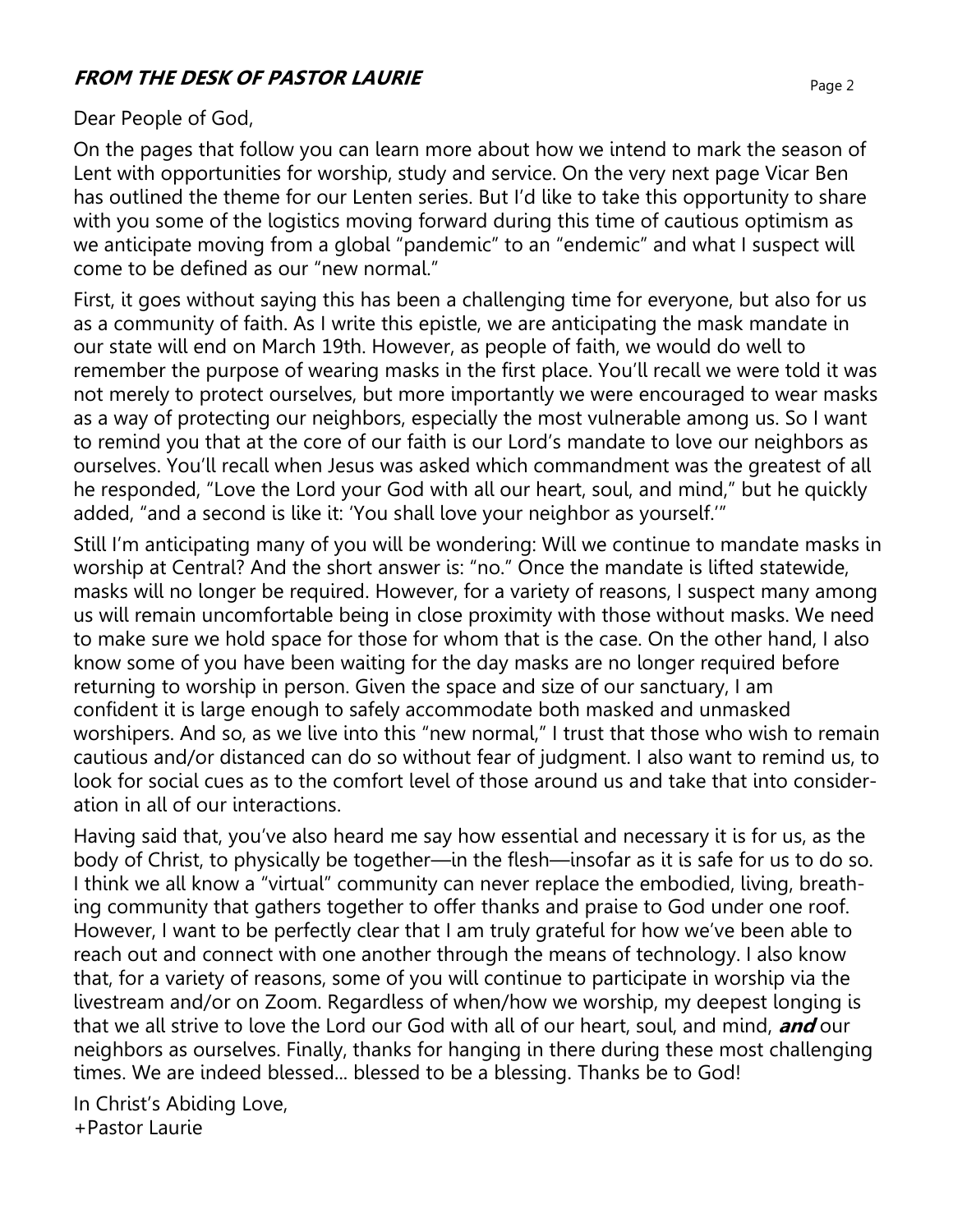## **FROM THE DESK OF VICAR BEN Page 3**

"Let the same mind be in you that was in Christ Jesus, who, though he was in the form of God, did not regard equality with God as something to be exploited but emptied himself, taking the form of a slave being born in human likeness. And being found in human form, he humbled himself and became obedient to the point of death—even death on a cross. Therefore God also highly exalted him and gave him the name that is above every name, so that at the name of Jesus every knee should bend, in heaven and on earth and under the earth, and every tongue should confess that Jesus Christ is Lord, to the glory of God the Father." Philippians 2:5-11

Dear fellow members of the body of Christ at Central,

We are wrapping up our season of Epiphany where we spent several weeks seeing the various ways Jesus reveals his glory to the world culminating in Transfiguration Sunday when beams of light radiate from Jesus' face. Glory is the manifestation of the presence of God in the world – so when Jesus reveals his glory, he is revealing his fully divine nature. Now, we are preparing to enter the season of Lent on Ash Wednesday, March 2. As we do, we consider our own mortality and recognize the world we live in full of weakness, temptations, pain, and suffering–what Paul called the "present evil age" (Gal 1:4). To do that, we focus on the life and humanity of Jesus, especially focusing upon Jesus' own suffering and death.

It sounds like we are turning completely around and changing our focus completely – from glory in Epiphany to suffering and death in Lent. However, that is not actually what we are doing. Jesus' divine nature emanating in the world – his glory – is never absent and is as present during his moments of humanity and suffering as those moments of power that we saw during the season of Epiphany.

Our theme for our midweek Lenten series (Tuesdays at 7pm, Wednesdays at 12:30pm) is "At the name of Jesus" where we will be reflecting on Phil 2:5-11 quoted above. Paul writes about Jesus' humanity, humility, obedience, and death. These are familiar Lenten themes. But also Paul writes of Jesus' exaltation and the power of his death and resurrection – that every knee shall bow, every tongue confess, to the *glory* of God. The glory of God is revealed in Jesus *both* in moments of power and in moments of humility. It is inclusive of all.

We also recognize that those moments of Jesus' journey which look like humiliation and suffering are moments for us to focus on our own mortality and recognize our sinfulness as we usually do in Lent. But equally those moments of Jesus' power also reveal our own sinfulness and mortality. Jesus cannot be divided – when we experience the presence of Jesus we experience Jesus' glory and his humanity simultaneously. To participate in Christ is to participate in every aspect of Christ at all times.

In this way, we also experience our own lives. Sometimes we live in moments that look like moments of exhilaration, joy, and power – where we can sense the Spirit of God pervading among us. Yet, there are also moments of our lives that look like moments of suffering, loneliness, pain, and grief where we can sometimes wonder if God is even there. But the full aspect of Jesus as fully human and fully divine is present in all of that. When Paul says that at the name of Jesus every knee shall bow, every tongue confess, he is expressing the universality of Christ over all people in every space at every time. What binds our lives together is the presence of Jesus embracing us exactly where we are in every aspect of our lives.

In Christ's love, Vicar Ben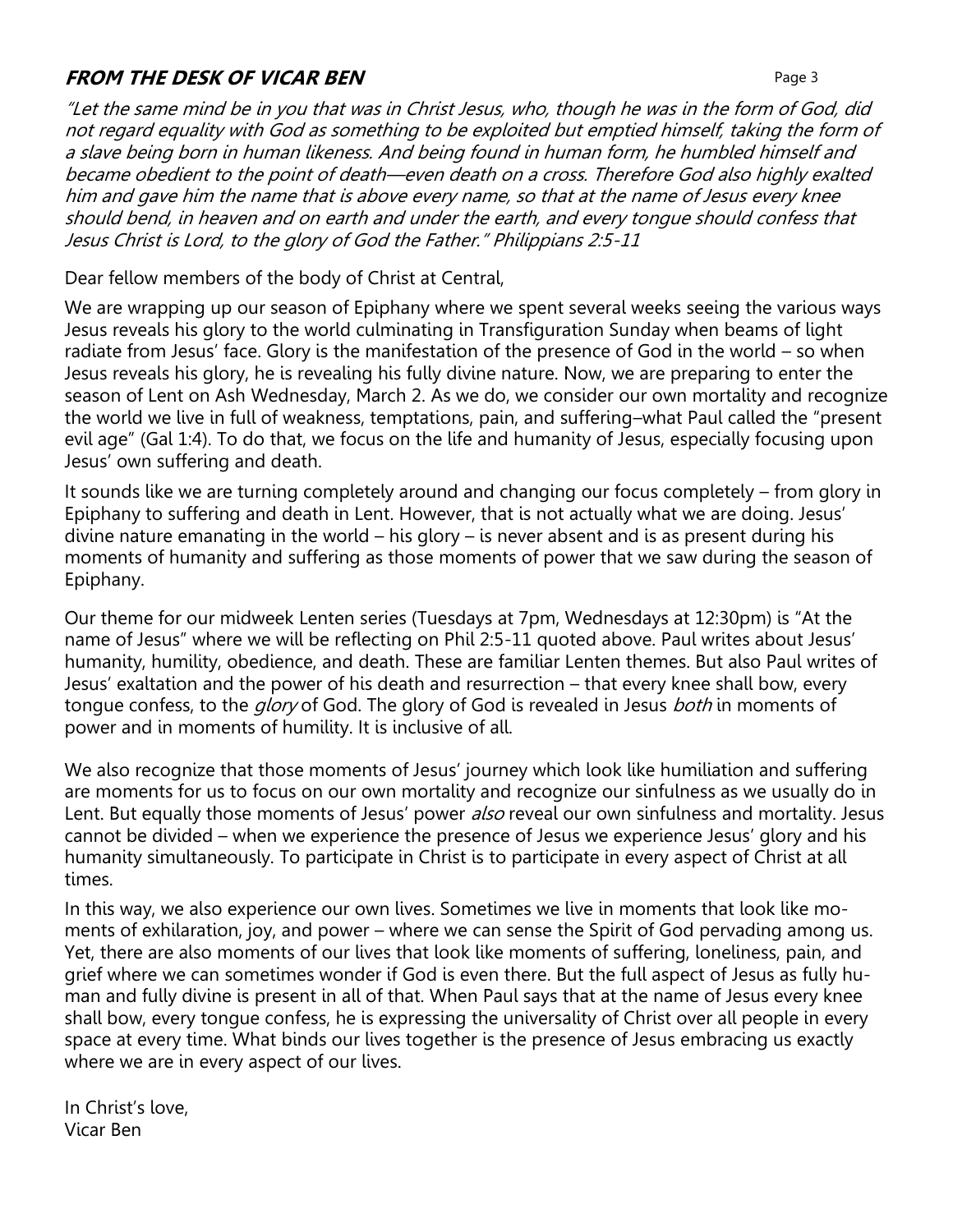



**Congratulations** to Hannah Grace & Austin Loeb upon the birth of their daughter, Everly Lea Loeb. God's blessings to big sister Rylie Grace and Grandmother Sharon Chamness as well.

# **Welcome to Central**

On Sunday, January 30th, during our 8:30am worship service, the following people were welcomed into membership at Central by Affirmation of Baptism:

> **Jeanne and Thomas Christie Margaret and Michael King Anne McCrory Megan McCrory Alice Rotchstein**

We are blessed to have these men and women join us in the mission we share to be the hands and feet of Jesus and will look forward to opportunities to get to know one another!



**A special word of thanks to Sarah and Mark Gillem** for sharing their Sunriver home with the High School youth for their ski trip over President's weekend. **Thanks also to Nathan Christensen** for being a chaperone and driving them safely to/from the ski basin.

# **Prayer Ministry at Central**

If you abide in me, and my words abide in you, ask for whatever you wish, and it will be done for you. John 15: 7

Do you have concerns, grief, loss, joy, thanksgiving, health issues, looking for guidance, not sure what to do? Take it to the Lord in prayer! The Lord is there to help us and prayer is one of the ways we communicate with the Lord. People praying for each other is fulfilling our mission statement by being the hands and feet of Jesus. Praying is one of the ways we LOVE, NUTURE, SERVE, and SHARE. Do you have a need for prayers? Let the Prayer Ministry Prayer Advocates pray for you. You can send your prayer request to prayers@welcometocentral.org or by calling the Church Office.

Or, become a Prayer Advocate. Advocates pray for people on our Prayer List. Each week, Prayer Advocates receive a Prayer List with names and reasons for prayers. Then the Prayer Advocates lift up those individuals and situations on the list in prayer.

Prayer is a powerful expression of our faith and draws us closer to God! Blessings from the Prayer Ministry Team! Serve the Lord and Pray!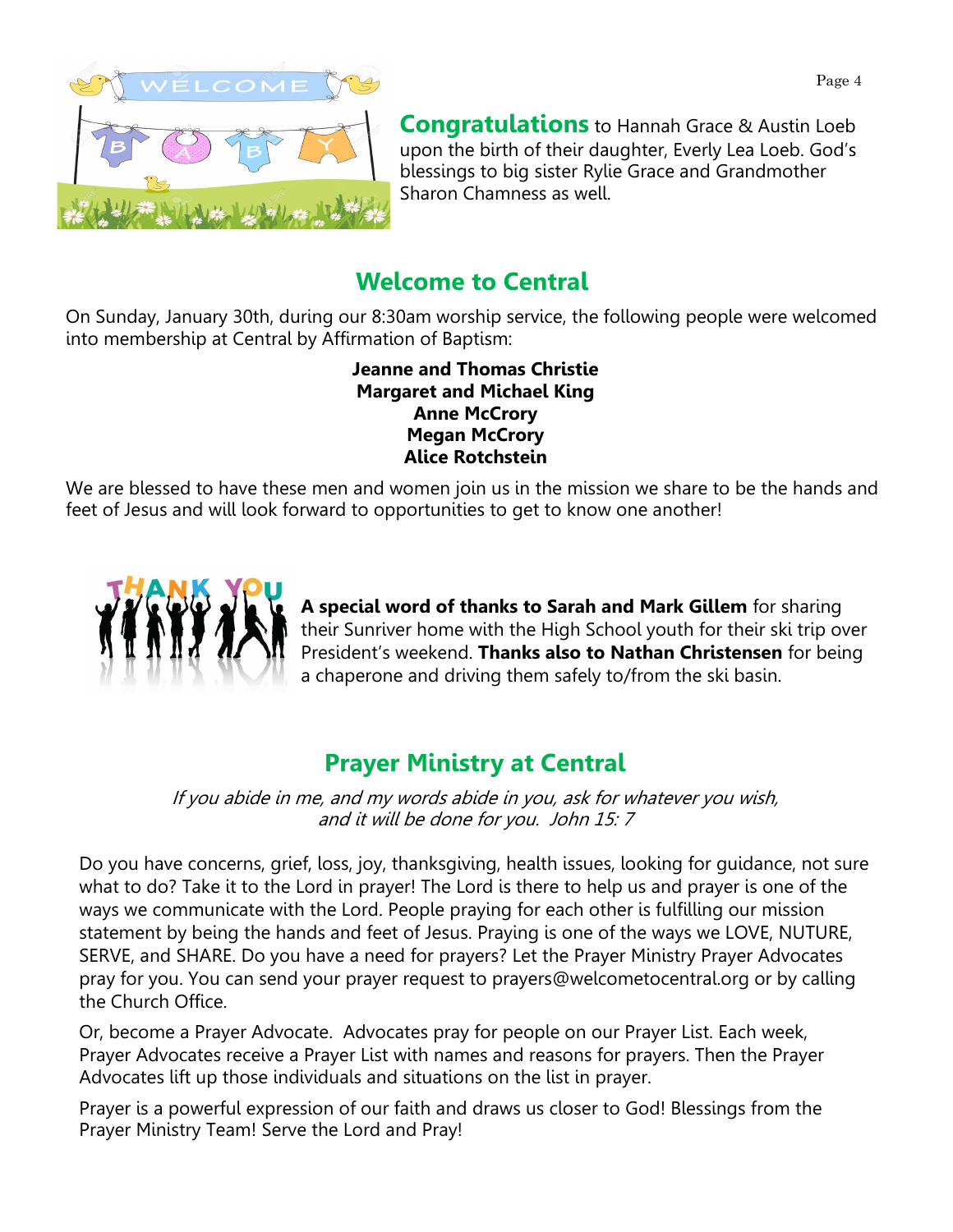## **Children, Youth & Family News & Events**

## **Saturday, March 26th at 8:45am - Family tree planting with Friends of Trees**

We will work with the organization Friends of Trees to plant trees in the Mangan Park neighborhood. All ages are welcome to participate, those younger than 12 years of age need to participate with a parent.

Friends of Trees is following CDC and OHA guidelines for COVID 19 safety protocols. They ask that those 12 years and older be fully vaccinated and all participants wear masks and practice social distancing. Please let Crystal know by Sunday, March 13th if your family or youth will be participating.

## **Children's Music Ministry at Central**

Check out [musictogether-eugene.org](https://www.musictogethereugene.com/) for information or to register for the Spring session of Music Together. These 10-week sessions, hosted at Central for members and friends of Central, as well as the wider community of Eugene/Springfield, are geared for children ages 0-5 (accompanied by a parent/grandparent). Questions can be emailed to our Center Director, Lindsey H. Rodgers, by clicking [here](mailto:hello.everybody.eugene@gmail.com). In addition, Central's Children's Choir (for ages 5 and up) will also be resuming following Spring break. Starting on the first Sunday of April, rehearsals will be on Sunday mornings between services from 10:00am-10:45am. Families are encouraged to attend the 11am service.

## **Saturday, April 9th 10am to 3pm - Pre-Easter Celebration**

All kids are invited to a pre-Easter celebration at United Lutheran Church. We will gather together to learn about Holy Week and the Easter story. Our time together will include crafts, games, and story exploration. Again, please let Crystal know if your child/ren will be participating in this event. Help is needed from teen and adult volunteers for this activity. Please RSVP by Sunday, April 3rd.

## **Saturday, April 16th 10am - Easter Egg Hunt**

Central will host an Easter egg hunt for children and youth on Saturday, April 16th beginning at 10am. Meet at the church parking lot for instructions and we'll make our way across the street for the egg hunt in the Pioneer Cemetery. Teen and adult volunteers are needed!

## **Registration is now open for Vacation Bible School**

Our theme for Vacation Bible School this year will be "Christmas in July." All kids ages 3 and up are invited to participate. Youth 6th grade and above and adults are invited and encouraged to volunteer. There's a place for everyone at VBS! This will again be a joint ministry between Central, United, and Emmaus Lutheran churches and will be held at Central Lutheran on June 27th - July 1st. To register your child/ren please do so online by utilizing this link: <https://forms.gle/JXMoThR3RuVgX3a67>

A suggested donation of \$25 per participant or \$50 per family will help defray the costs of camp and can be sent to Central Lutheran. Please talk to Crystal if you have any questions.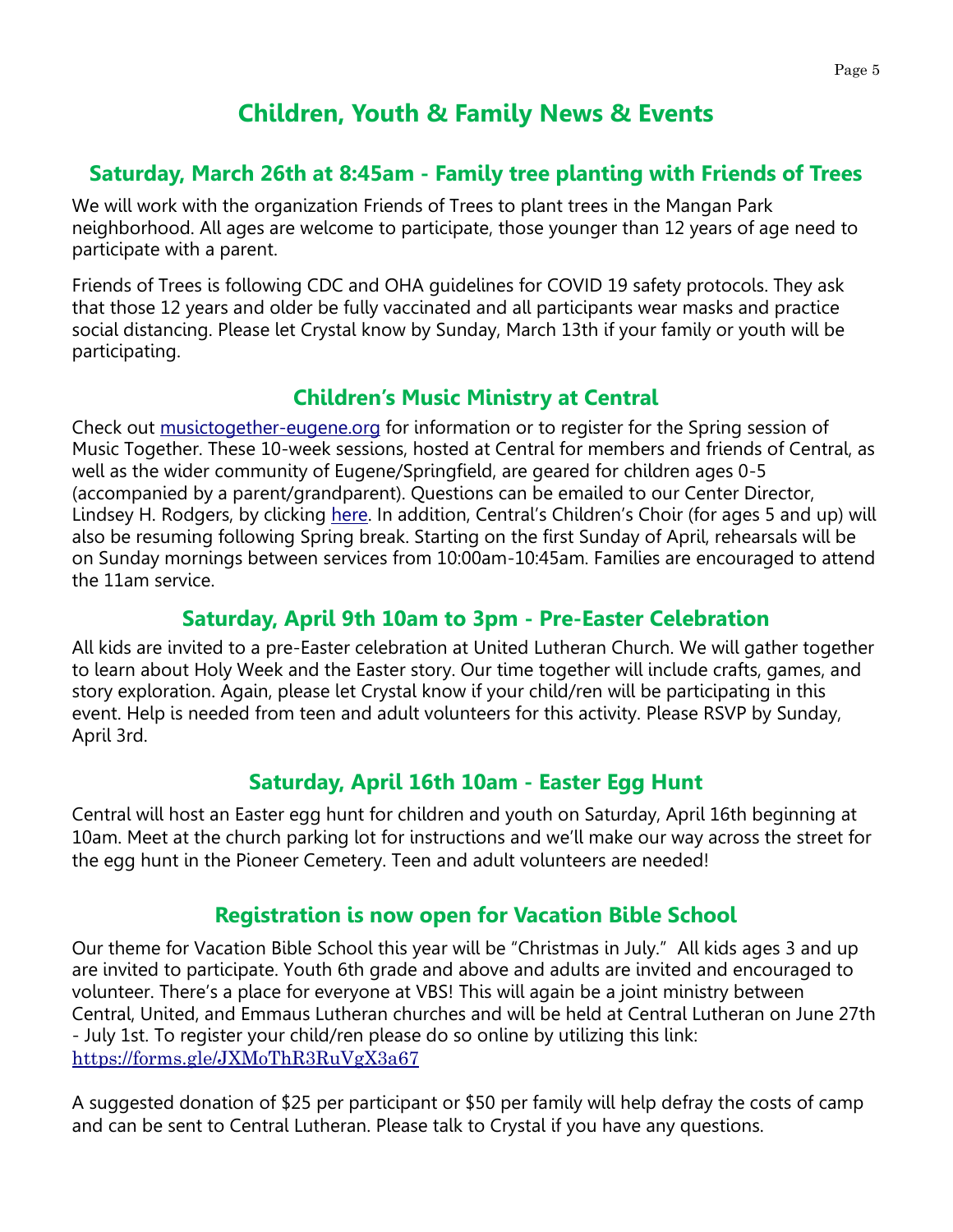# **BOOK CLUB NEWS**

The CLC Book Club will meet via ZOOM on Monday, March 14, 2022, at 7pm to discuss Grace Will Lead Us Home: The Charleston Church Massacre and the Hard, Inspiring Journey to Forgiveness by Jennifer Berry Hawes.

On June 17, 2015, twelve members of the historically black Emanuel African Methodist Episcopal (AME) Church (often referred to as Mother Emanuel) in Charleston, South Carolina, welcomed a young white man to their evening Bible study. After sitting quietly with the group for an hour and during their closing prayer, he shot and killed nine of them. Two of the victims were graduates of the Lutheran Theological Southern Seminary. The shooter, a 21-year-old

Two days later at the shooter's hearing, some relatives of the dead stood and said, "I forgive you." That grace offered the country a hopeful ending to a horrific massacre. But the journey for the survivors and victims' families had only just begun.

self-professed white supremacist who hoped to start a race war, happened to be a member of

With unprecedented access to the grieving families and other key figures, Pulitzer Prize-winning journalist Jennifer Berry Hawes provides a definitive account of the tragedy's aftermath. She offers a nuanced and moving portrait of the events and emotions that emerged in the massacre's wake, reflecting on the power of anger, pain, and forgiveness. This is the story of how, beyond the headlines, a community of people begins to heal.

The ZOOM link will be sent out closer to the meeting date. New members are always welcome! If you are not on the CLC Book Club email list and would like to join the discussion, please email Betsy Berg [rb24berg@aol.com.](mailto:rb24berg@aol.com)

**Looking Ahead:** The CLC Book Club will meet via Zoom on Monday, April 11, 2022, at 7:00 P.M. to discuss The End of Your Life Book Club by Will Schwalbe. The discussion will be led by Ginger Bopp.



an ELCA congregation.

# **NURTURE FAITHFUL LIVING**

**Families:** be sure to pick up your "Lenten Kit" filled with activities and devotions to do at home during the season of Lent. The kits, prepared for our families by Crystal Miller, will be available for pick up in the Narthex or Church office by February 27th.

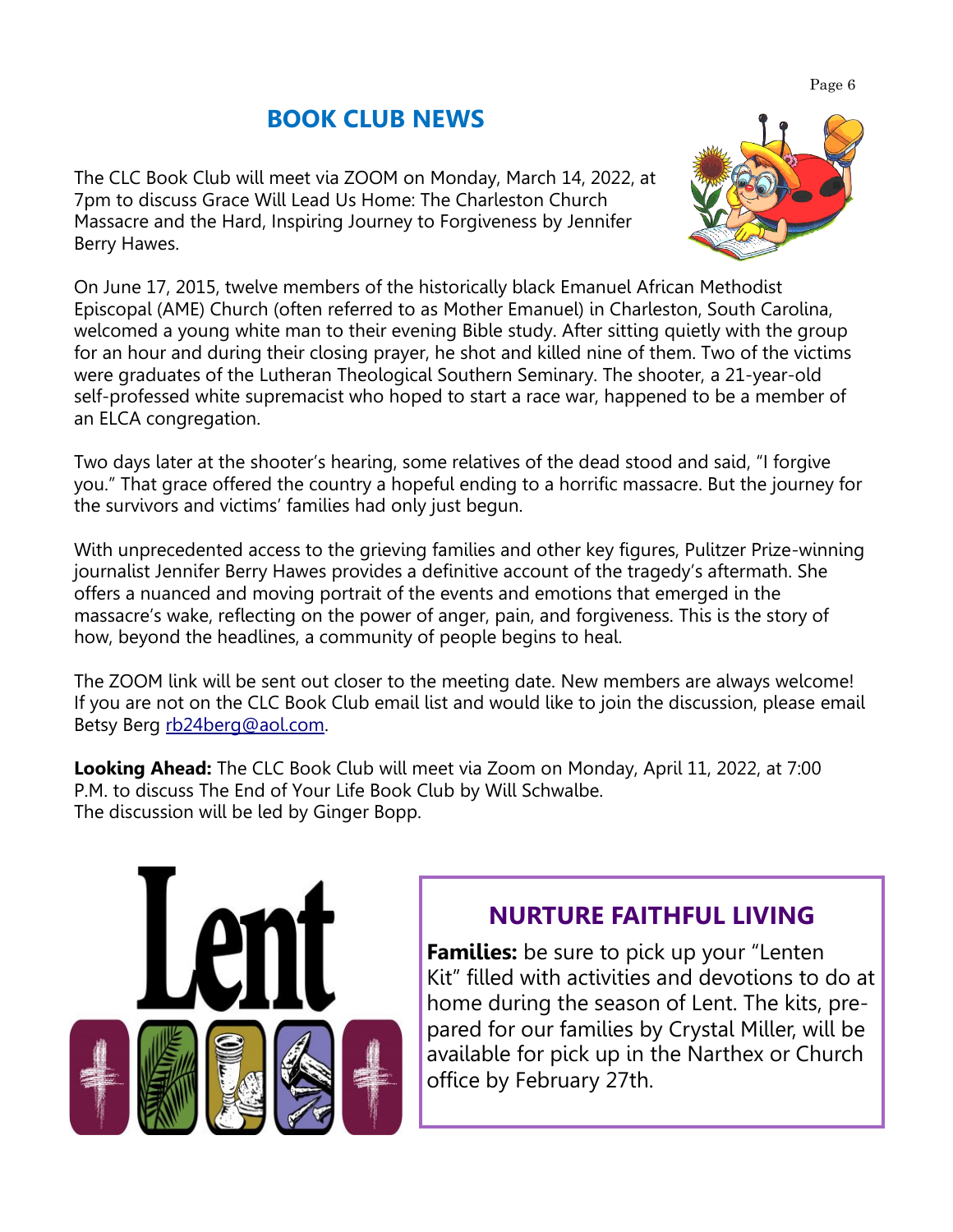

# **WE KEEP IN OUR PRAYERS**

Baby Michael, Lue Berg, Terry Chap, Bonnie Betts, Carolyn & Bob Evans, Linnea Embleton, Arline Fors, Ilona Johnson, Keith Jurasevich, Joy Lathrop, Doug & Jody Martin, Carolyn Pape, Ellen Rasmussen, Shirley Watson, and Genevieve Youngquist. Also the family and friends of Susan Jennings whose Memorial Service was held at Central on February 22.

Click [here](mailto:prayers@welcometocentral.org?subject=Prayer%20Request) to submit a prayer request. Or, email: prayers@welcometocentral.org.

# **NURTURE FAITHFUL LIVING**

**...by diving into the word of God**



# **MEN'S BIBLE STUDY**

The Men's Bible Study meets weekly in person on **Wednesdays at 7am** at the Pancake House on Franklin Blvd. Newcomers are always welcome. For more information contact Chuck Dietz at [cdietz41@gmail.com.](mailto:cdietz41@gmail.com)

# **PASTOR'S BIBLE STUDY**

All are welcome to join Pastor and Vicar Ben on **Wednesdays at 11am** via Zoom as we study the readings for the upcoming Sunday. No preparation needed. Click [here](mailto:pastorlaurie@welcometocentral.org?subject=Send%20me%20the%20Zoom%20Link%20for%20Bible%20Study) for the Zoom link. (Note: This Bible study group will not meet on Ash Wednesday.)

## **WOMEN'S PRAYER & BIBLE STUDY**

The Women's Prayer and Bible Study meets weekly on **Thursdays at 11am** on Zoom using the Bible study quides found in the ELCA's Gather Magazine. For more information and to receive the Zoom link to your inbox please contact Arlene Dietz at [dietzal@aol.com](mailto:dietzal@aol.com).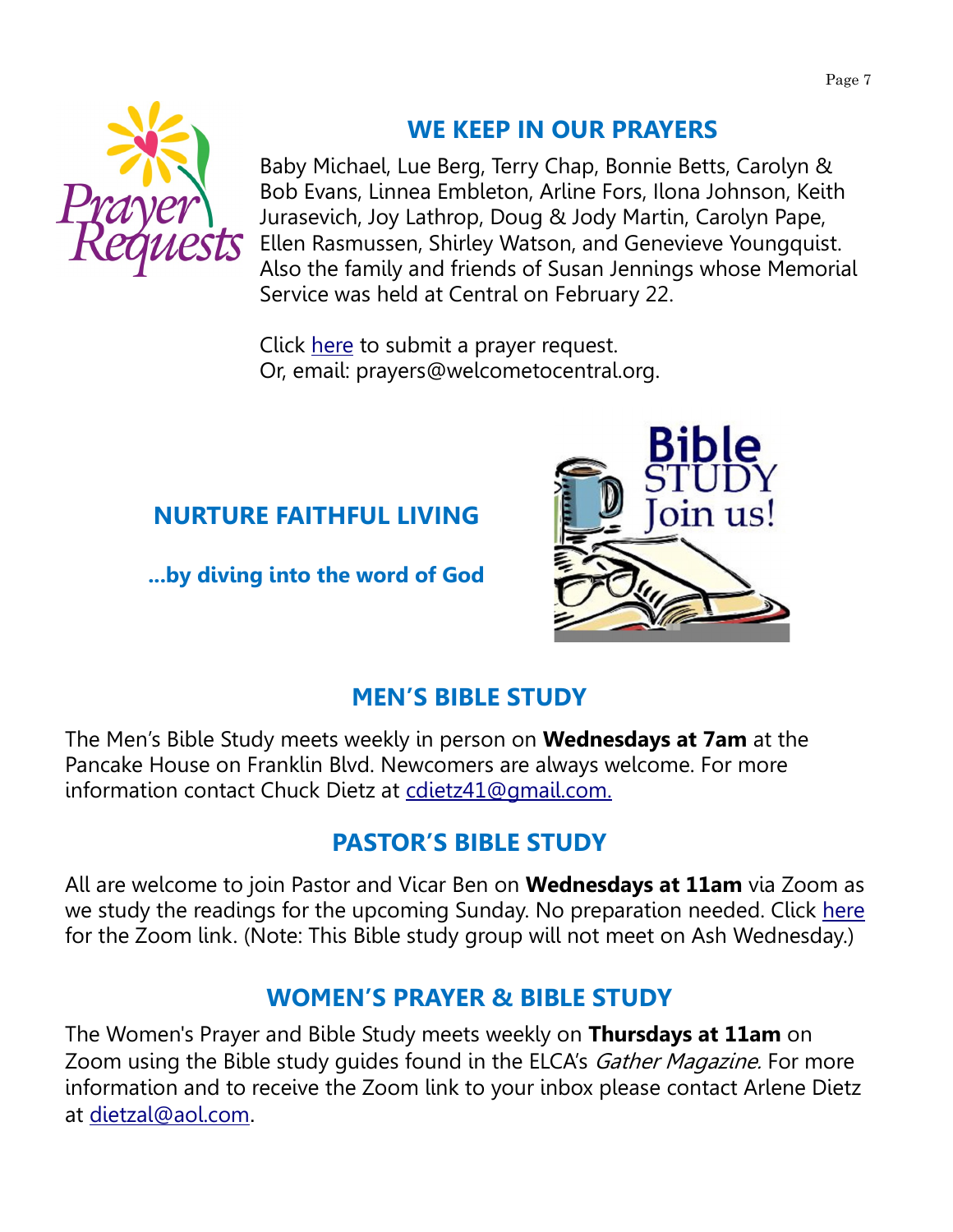# **Highlights from Church Council**

In order to better inform the congregation of the business of the church, this new column will appear in the newsletter monthly to provide highlights of the most recent church council meeting. Because this was not done for the January newsletter, this report includes highlights from both the January and February church council meetings.

## **Jan. 19, 2022**

#### **Action Items**

1. Approval of the 2022 Mission and Ministry Budget to bring to the congregational semi-annual meeting on Jan. 30 2022 (which was subsequently passed by the congregation on that date).

#### **Reports**

Property issues:

- A. The elevator that had broken and was inactive has now been repaired and is working. The cost of the repair was approximately \$10,000 which was significantly less than the original estimate of replacing it which would have been over \$25,000.
- B. There are some roof leaks in the sacristy that have been temporarily repaired (a permanent repair will be done once we are out of the rainy season).
- C. Christus House continues to have plumbing issues. Options on how to address this long-term are being explored.
- D. There has been recent vandalism to the building and the church van which are being addressed by the Property Team.

## **Feb. 16, 2022**

## **Action Items**

- 1. Approval and welcome of seven new member of the congregation through the Affirmation of Baptism during worship on Jan. 30, 2022: Jeanne & Tom Christie, Michael & Margaret King, Anne McCrory, Morgan McCrory and Alice Rotchstein.
- 2. Approval of a minor update to the Christus House Graduate Residence Director job description following the recommendation of the Personnel and Policy Committee

## **Reports**

- 1. The Lenten worship schedule will be as follows: Ash Wednesday (Mar 2) at noon and 7:30pm; mid-week services on Tuesdays at 7pm and Wednesdays at 12:30pm (Mar 8/9; 15/16; 22/23; 29/30; Apr 5/6).
- 2. The Quilting Ministry team is actively seeking new members and new participation.
- 3. The Reconciling in Christ evening class has been well attended and productive.
- 4. The Stewardship Committee is considering Care for Creation as an emphasis of Stewardship for the upcoming year in addition to other aspects of congregational stewardship.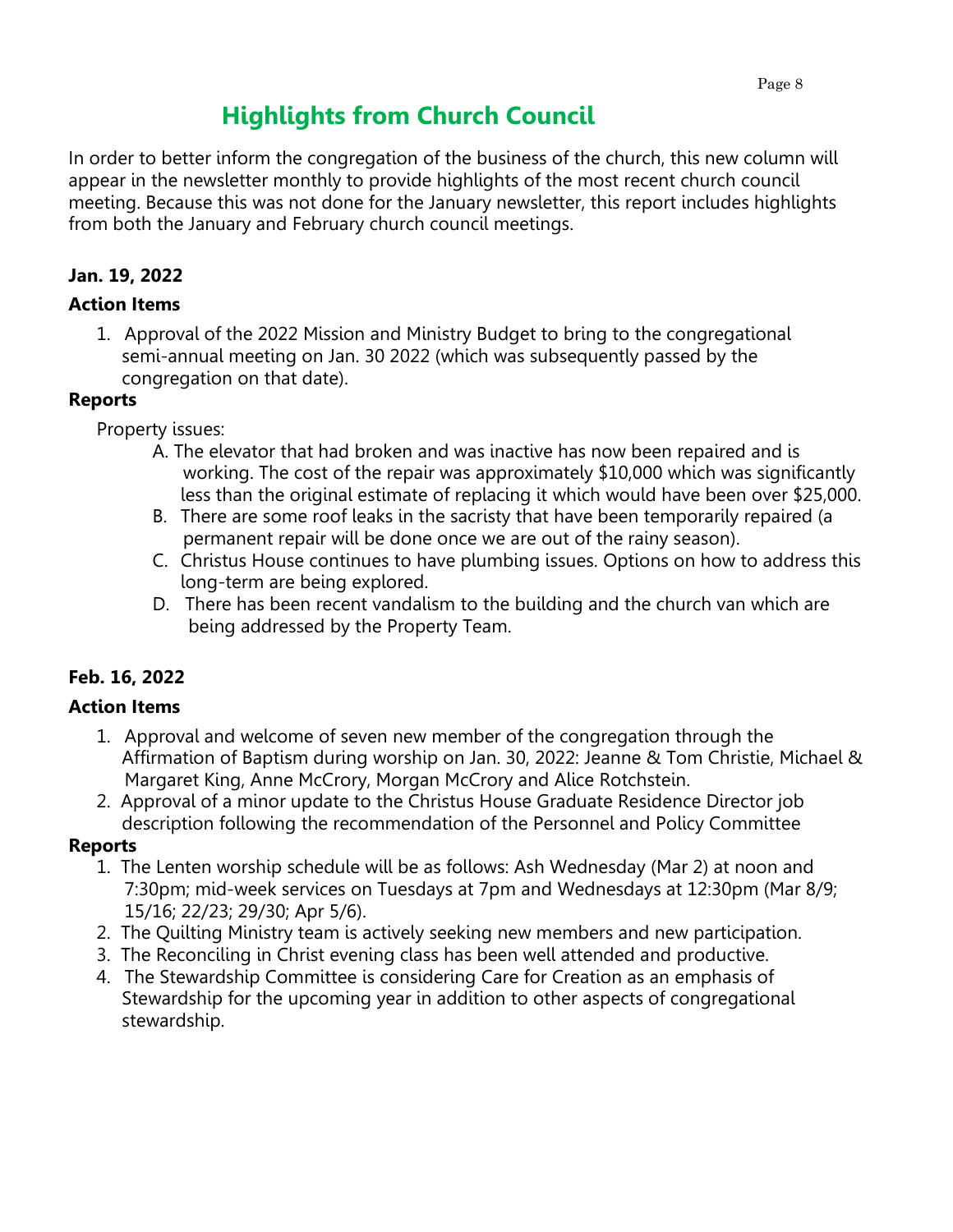

## **Reconciling in Christ: Evolving Conversations**

On February 6th, Central Lutheran Church celebrated Reconciling in Christ (RIC) Sunday. An RIC congregation since 2009, Central Lutheran was ready to engage new questions, challenges, and opportunities for what it means to be welcoming, celebrating, including, and advocating for LGBTQ+ folks today. Following RIC Sunday, members and friends have gathered via Zoom on Tuesday evenings for a 4-week series exploring new terms and frameworks, evolving society at large, and how a welcoming space can become a transformative space for all. We are grateful for the strong engagement and for these uplifting, productive, and grace-filled conversations. In our concluding class on Tuesday, March 1st, we will set ourselves up to update our welcome statement to align with current RIC Partner Commitments and celebrate our ongoing commitment to reconciliation on behalf of all God's beloved children. God's work continues in our midst!

# **Are you looking for a Duck Parking Pass for UO softball season?**

As in years past, our youth ministry has been generously supported by members and friends of Central who choose to make a monetary donation in exchange for a reserved space on the Church parking lot. This year none of the home games conflict with our worship schedule so if you're looking for a way to support our youth to help raise funds for their summer trip and other events, and you're also hoping for a prime spot on the lot across from the stadium, please call the church office and arrange to pick up your "season parking pass." This year, rather than a set amount, we are simply asking for you to give as you're able. And for those who made a donation in 2020 when the season was so abruptly canceled, feel free to pick up the pass you intended to use that year. Don't worry, we know who you are! Instructions on how to display your pass will be provided at the time you arrange to pick up your pass.

## **Lenten Offering Designated for ELCA World Hunger**

#### We invite you to **study**, **pray, reflect** and **give** with us during ELCA World Hunger's 40 Days of Giving — for our families, our neighbors and communities around the world.

As the world has reeled from the effects of a deadly pandemic, we have seen the number of hungry people around the world rise, watched as food pantries and soup kitchens expanded to serve an ever-growing number of guests, and longed together for the time when we "will hunger no more, and thirst no more ... and God will wipe away every tear from [our] eyes" (Revelation 7:16-17). This very yearning is at the heart of who we are as church together. Yet our longing has never led to inertia or despair, despite the discouraging forecasts. We are an Easter people, ever journeying toward the cross but trusting in faith that God's story does not end on that hill.

(Reprinted from the ELCA's website at [elca.org\)](http://www.elca.org)

Designated gifts can be made payable to Central with "Lenten Offering" in the memo line.